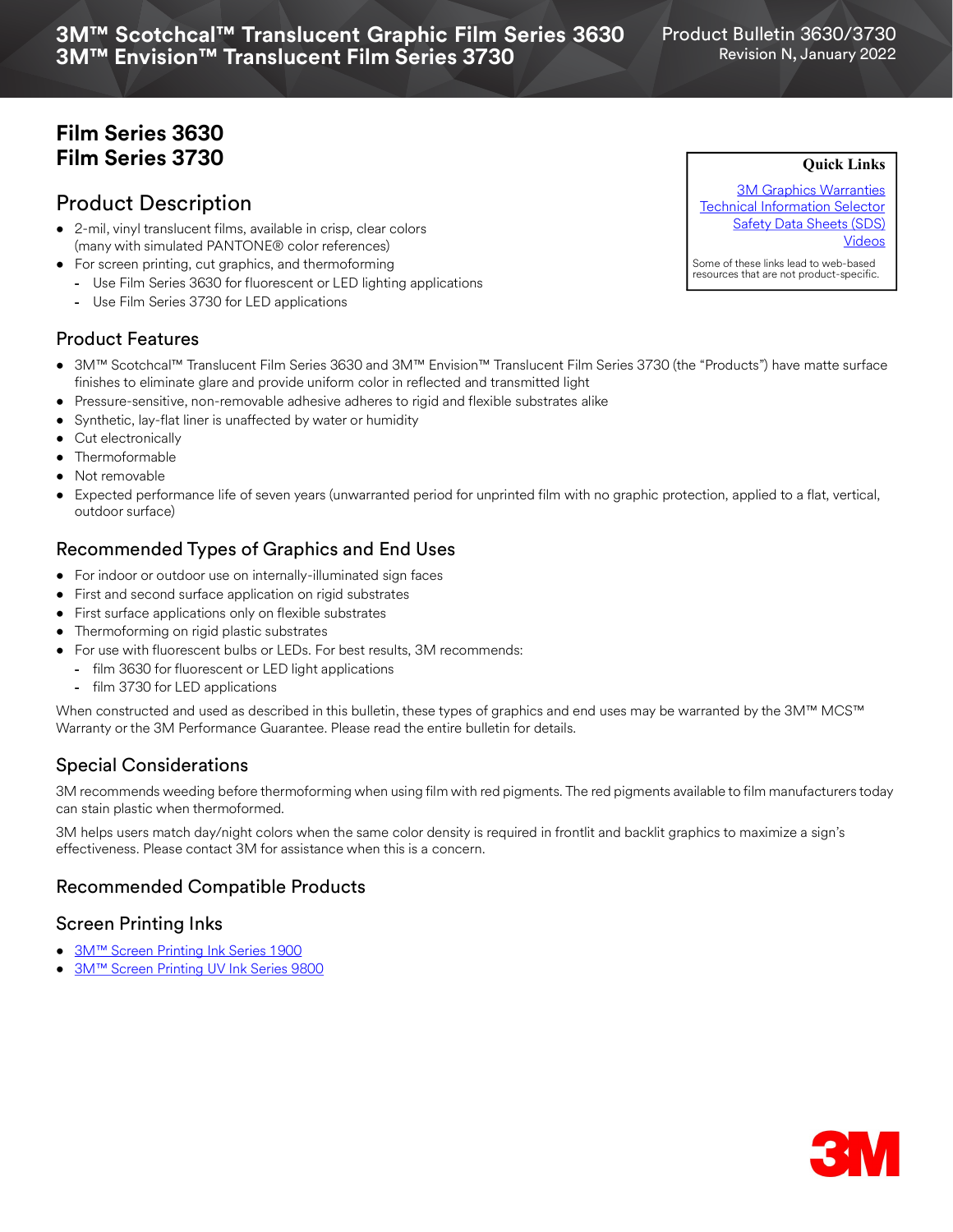#### Films

- [3M™ Day/Night Film 3635-91](http://multimedia.3m.com/mws/media/9495O/3m-blockout-film-3635-20b-3635-22b.pdf)
- [3M™ Diffuser Film 3635-30](http://multimedia.3m.com/mws/media/823536O/diffuser-films-3635-30-70-envision-diffuser-films-3735-50-60.pdf)
- [3M™ Diffuser Film 3635-70](http://multimedia.3m.com/mws/media/823536O/diffuser-films-3635-30-70-envision-diffuser-films-3735-50-60.pdf)
- [3M™ Envision™ Diffuser Film 3735-50](http://multimedia.3m.com/mws/media/823536O/diffuser-films-3635-30-70-envision-diffuser-films-3735-50-60.pdf)
- [3M™ Envision™ Diffuser Film 3735-60](http://multimedia.3m.com/mws/media/823536O/diffuser-films-3635-30-70-envision-diffuser-films-3735-50-60.pdf)
- [3M™ Blockout Film 3635-20B](http://multimedia.3m.com/mws/media/9495O/3635-day-night-light-control-blockout-diffusing-30-60-ec.pdf)
- [3M™ Blockout Film 3635-22B](http://multimedia.3m.com/mws/media/9495O/3635-day-night-light-control-blockout-diffusing-30-60-ec.pdf)
- [3M™ Dual-Color Film Series 3635-200](http://multimedia.3m.com/mws/media/138749O/3m-dual-color-film-series-3635-200.pdf)

### **Substrates**

- [3M™ Panagraphics™ III Wide-Width Flexible Substrate](http://multimedia.3m.com/mws/media/400976O/panagraphics-iii-wide-width-flexible-substrate.pdf)
- [3M™ Envision™ Flexible Substrate FS-1](http://multimedia.3m.com/mws/media/989830O/3mtm-envisiontm-flexible-substrate-fs-1-product-bulletin.pdf)
- Flat, rigid substrates (see "Application Characteristics" on page 3)

## Graphic Protection

- [3M™ Scotchcal™ Gloss Overlaminate 3658G](http://multimedia.3m.com/mws/media/1095382O/3m-scotchcal-gloss-overlaminate-3658g-matte-overlaminate-3660m.pdf)
- [3M™ Scotchcal™ Matte Overlaminate 3660M](http://multimedia.3m.com/mws/media/1095382O/3m-scotchcal-gloss-overlaminate-3658g-matte-overlaminate-3660m.pdf)
- [3M™ Screen Print Gloss Clear 1920DR](http://multimedia.3m.com/mws/media/12348O/1900-solvent-screen-print-ink-line-and-four-color-clears.pdf)
- [3M™ Screen Print UV Gloss Clear 9740i](http://multimedia.3m.com/mws/media/788729O/uv-clear-inkjet-and-screen-print.pdf)
- [3M™ Screen Print UV Gloss Clear 9800CL](http://multimedia.3m.com/mws/media/381379O/9800-uv-screen-print-ink-line-and-four-color-clears.pdf)

## Certificate of 3M™ MCS™ Warranty

Graphic manufacturers who produce digitally printed graphics made with all branded 3M Graphics products, including 3M ink purchased through a qualified 3M distributor or 3M printing partner, may register to be recognized with a Certificate of 3M™ MCS™ Warranty. Only graphic manufacturers having a current Certificate of 3M™ MCS™ Warranty are eligible to extend this warranty to their customers.

**NOTE:** For non-digitally printed finished graphics, check your eligibility for the 3M™ MCS™ Warranty by viewing the warranty period found within this product bulletin or by using the warranty selector at <www.3mgraphics.com/warranties>.

# **Characteristics**

These are the typical values for unprocessed product. Processing may change the values.

# Physical Characteristics

| <b>Characteristic</b>                                        | Value                                                                                                                                                                 |  |  |
|--------------------------------------------------------------|-----------------------------------------------------------------------------------------------------------------------------------------------------------------------|--|--|
| <b>Material</b>                                              | Vinyl                                                                                                                                                                 |  |  |
| <b>Film Color</b>                                            | <b>Film Series 3630: Translucent, 78 colors</b><br><b>Film Series 3730:</b> Translucent, 25 colors<br>See "Colors" on page 4.                                         |  |  |
| <b>Thickness</b>                                             | <b>Without adhesive:</b> 2 mil (0.05 mm)<br><b>With adhesive:</b> $3 - 4$ mil (0.08 – 0.1 mm)                                                                         |  |  |
| <b>Adhesive</b>                                              | Pressure-sensitive                                                                                                                                                    |  |  |
| <b>Adhesive Color</b>                                        | Clear                                                                                                                                                                 |  |  |
| Liner                                                        | Translucent, synthetic lay-flat liner                                                                                                                                 |  |  |
| <b>Typical Adhesion 24</b><br><b>Hours After Application</b> | <b>Acrylic and uncoated, clear polycarbonate:</b> 4 lbs/in. (0.7 kg/cm)                                                                                               |  |  |
| <b>Chemical</b><br><b>Resistance</b>                         | Resists mild alkalis, mild acids, and salt<br>Excellent resistance to water (does not include immersion)                                                              |  |  |
| <b>Flammability</b>                                          | Users may view the linked ASTM E84 reports 3630 and 3730 or go to the online<br>product catalog at 3Mgraphics.com.<br>For all other test reports call 1-800-328-3908. |  |  |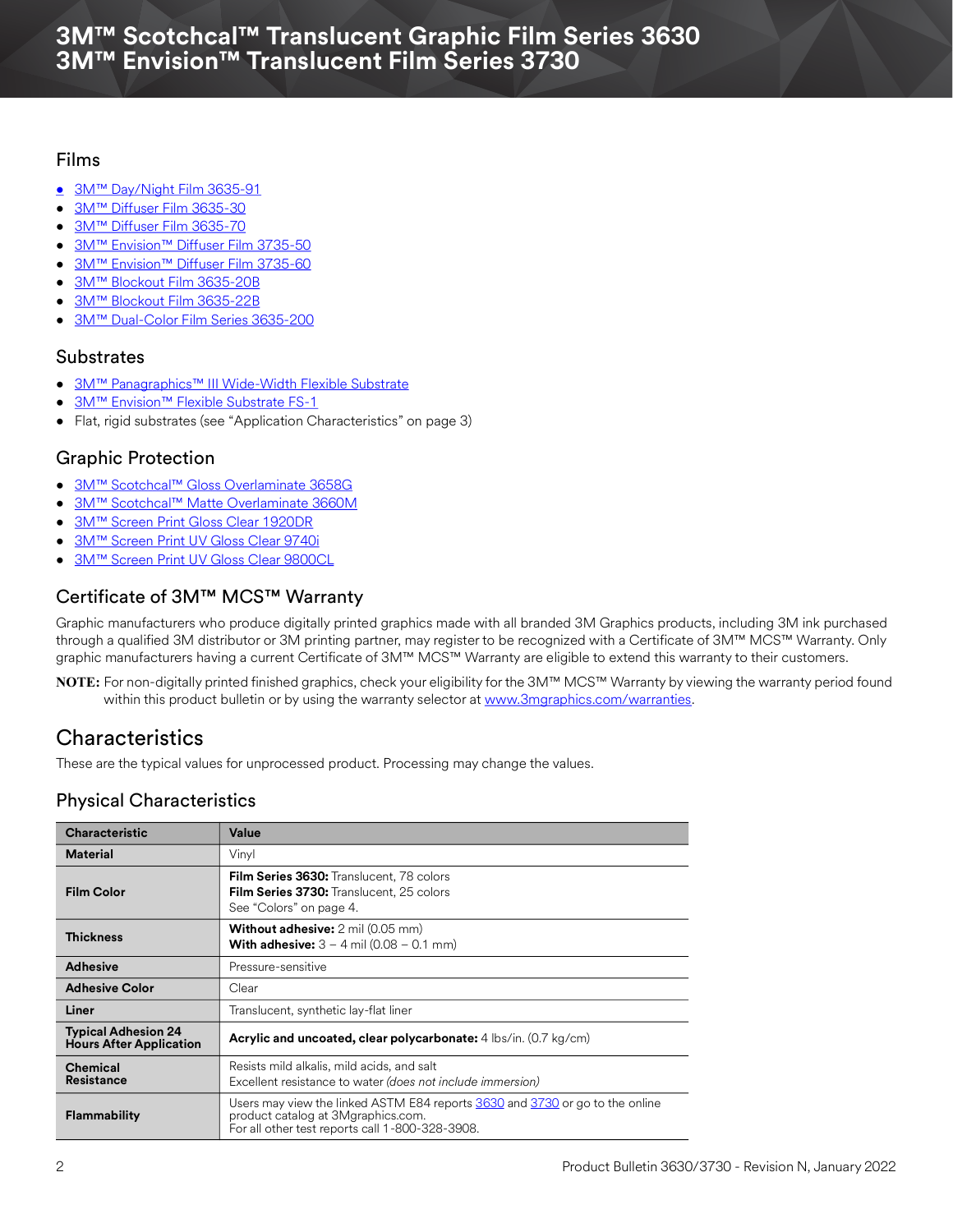#### Application Characteristics

| <b>Characteristic</b>                                        | Value                                                                                                                                                                                                                                                                                                             |
|--------------------------------------------------------------|-------------------------------------------------------------------------------------------------------------------------------------------------------------------------------------------------------------------------------------------------------------------------------------------------------------------|
| <b>Finished Graphic Application</b><br><b>Recommendation</b> | <b>Surface type:</b> Flat, without rivets<br><b>Surface type*:</b> 3M flexible substrates; rigid substrates such as flat acrylic,<br>polycarbonate**, high temperature co-polyester sheet, glass<br><b>Application method:</b> Wet or dry, typical<br>Application temperature: 60°F (16°C) minimum air, substrate |
| <b>Temperature Range After</b><br><b>Application</b>         | -50°F to +170°F (-45°C to +77°C)<br>(Though not for extended periods of time at the extremes.)<br>Low temperature impacts on film applied to flexible substrates may result in<br>cracking of the film and/or substrate                                                                                           |
| <b>Recommended Light Source (for best)</b><br>results)       | Film Series 3630: Fluorescent bulbs<br>Film Series $3730:$ IFDs                                                                                                                                                                                                                                                   |
| <b>Graphic Removal</b>                                       | Not removable                                                                                                                                                                                                                                                                                                     |

\*These films typically adhere to solar-grade polycarbonate substrates. However, some lots of this substrate may inhibit adhesion.

See [3M Instruction Bulletin 5.7](http://multimedia.3m.com/mws/media/9621O/instruction-bulletin-5-7.pdf) for additional information.

\*\*Polycarbonate substrates require oven drying before use to remove moisture from the polycarbonate that will otherwise cause the film to bubble. Refer to manufacturers instructions for proper drying times and temperatures.

#### i **IMPORTANT NOTE**

Surface impressions may occur when the film is rolled up and the liner impresses slightly upon the vinyl surface. These impressions may disappear when the film is exposed to the sun, or a heat gun can be used on dull areas to restore the film's original appearance. Surface impressions are not considered a product quality defect as they are temporary in nature.

#### i **IMPORTANT NOTE**

The user is responsible for determining and complying with all applicable building codes affecting the use of materials in interior and exterior awning, banner, and sign face applications, including flammability standards. For more information on flammability requirements, contact your local building code officials. For information on the results of flammability testing on 3M flexible substrates, call 1-800-328-3908.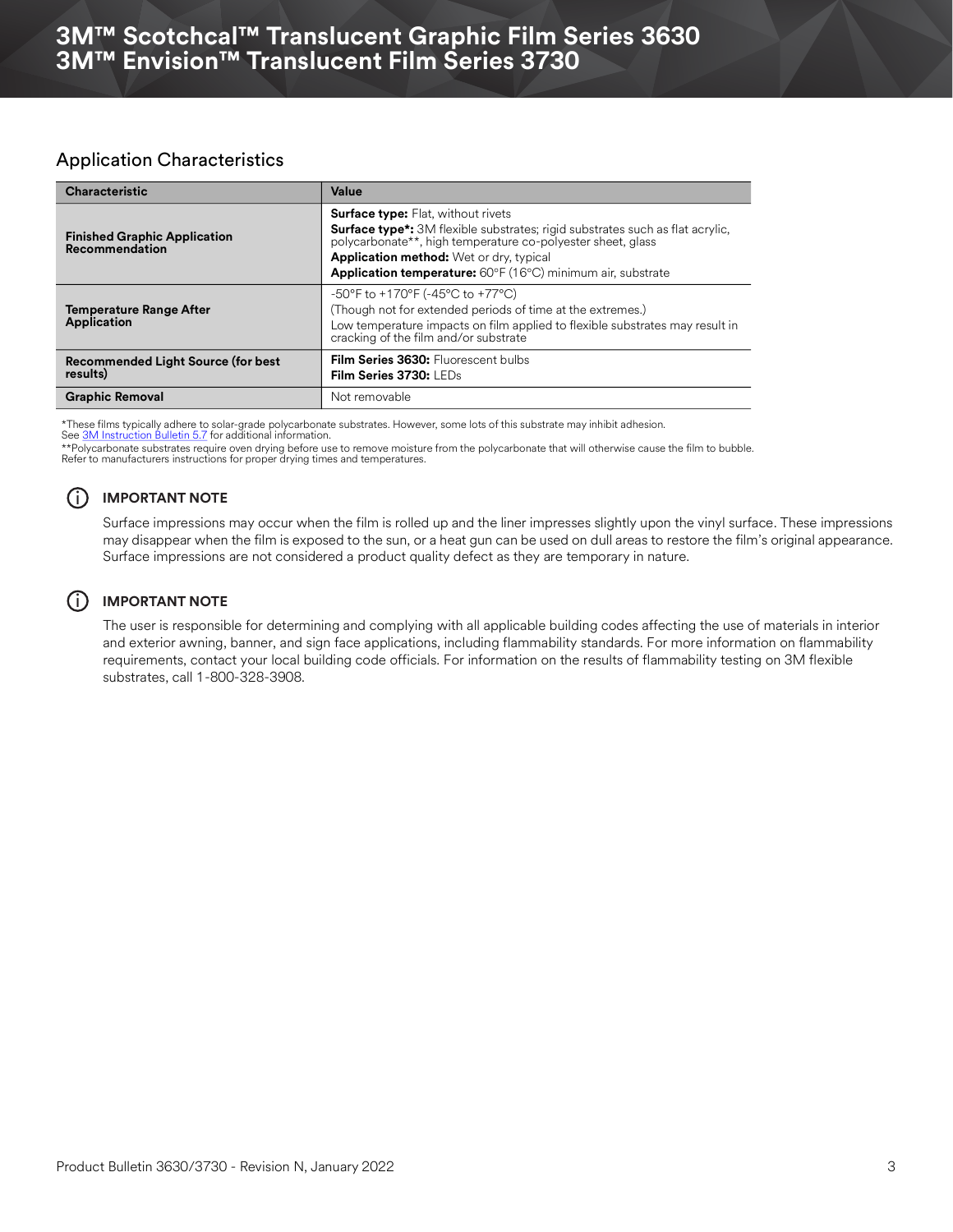#### <span id="page-3-0"></span>Colors

Colors shown on a monitor and when printed are approximate representations of the actual color available.

Some of these products are a simulation of the closest PANTONE®-identified color standard. Consult current PANTONE Color Publications for accurate color. PANTONE® is a trademark or registered trademark of Pantone LLC in the United States and/or other countries.

#### i **IMPORTANT NOTE**

All color references are based on reflected, not transmitted, light viewing.

### Color Chart for 3M™ Scotchcal™ Translucent Film Series 3630



\* Films 3630-22 and 3630-69 are effectively opaque for most sign uses.

\*\* Films 3630-121, 3630-131, and 3630-141 are metallic colors with reduced MCS™ Matrix warranties. Refer to the MCS™ Matrix Warranty for additional information.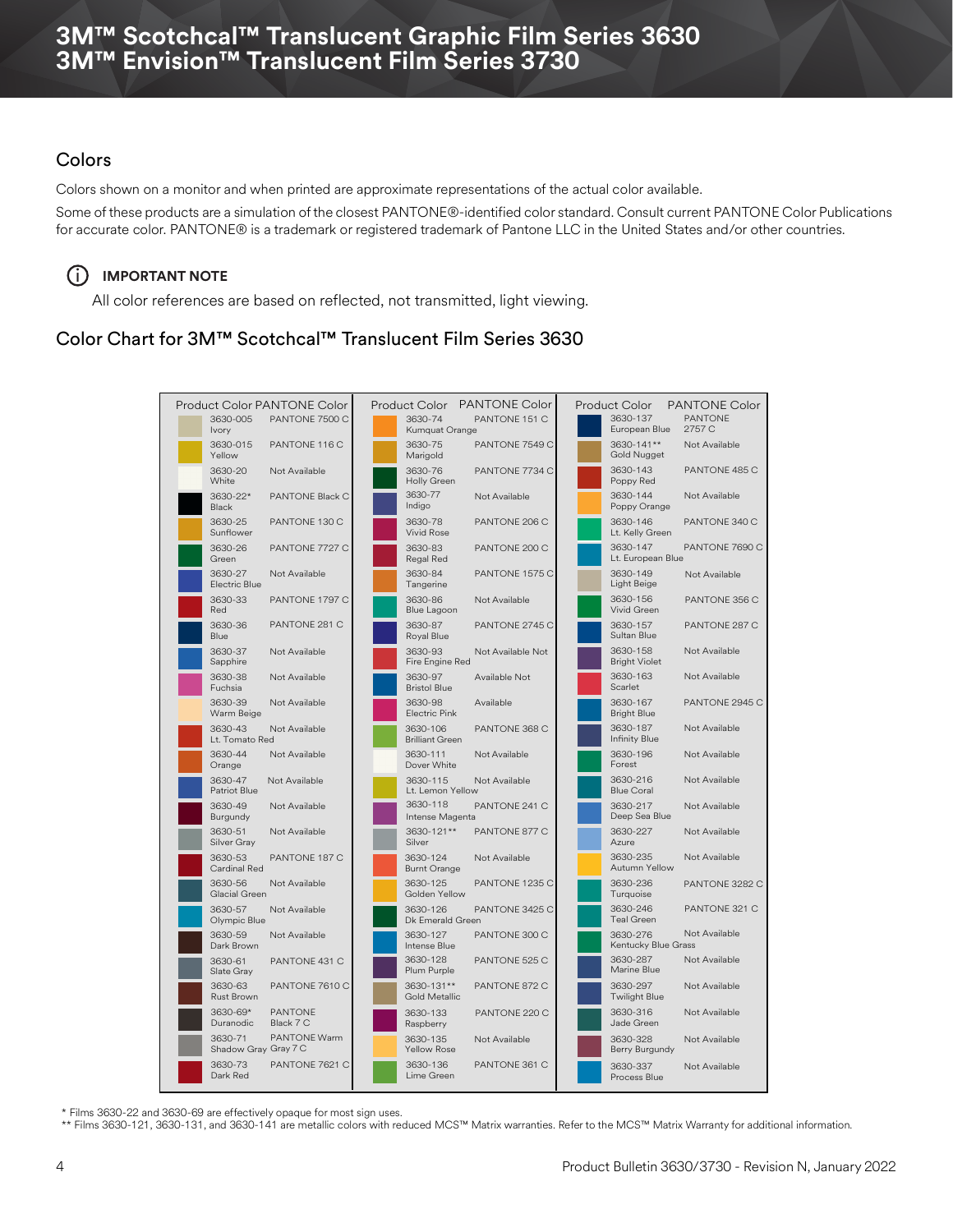# **3M™ Scotchcal™ Translucent Graphic Film Series 3630 3M™ Envision™ Translucent Film Series 3730**

#### Color Chart for 3M™ Envision™ Translucent Film Series 3730



#### Custom Colors and Color Matching

- Custom colors are available by request. Pigment durability and manufacturing limitations do not permit exact color matching of all colors.
- When viewed in reflected light rather than illuminated light, similar colors in Film Series 3630 and 3730 will look the same.
- Because Film Series 3630 and 3730 are optimized for different light sources, an exact color match between these two colored films may not be possible when illuminated. 3M formulates the Film Series 3730 colors to match the Film Series 3630 colors as closely as possible. However, in some instances a slight color variation between the products may be noticeable in transmitted light.
- The "L" behind a color number (e.g., 3730-33L) designates the color is optimized for LED light sources.

# Factors Affecting Graphic Performance Life

The actual performance life of a graphic is affected by:

- The combination of graphic materials used
- Complete ink drying or curing
- Selection, condition, and preparation of the substrate
- Surface texture
- Application methods
- Angle and direction of sun exposure
- Environmental conditions
- Cleaning and maintenance methods

# Graphics Manufacturing



Before using any equipment, always read the manufacturer's instructions for safe operation.

### Illuminated Signs Require Special Consideration

Clear and translucent films tend to be more sensitive to shrinkage when printed with high total ink coverage. Printed film that is not sufficiently dried prior to creating an overlap may shrink and result in a light leak.

Backlighting any film, no matter how it is imaged, may reduce the density of the colors on the image.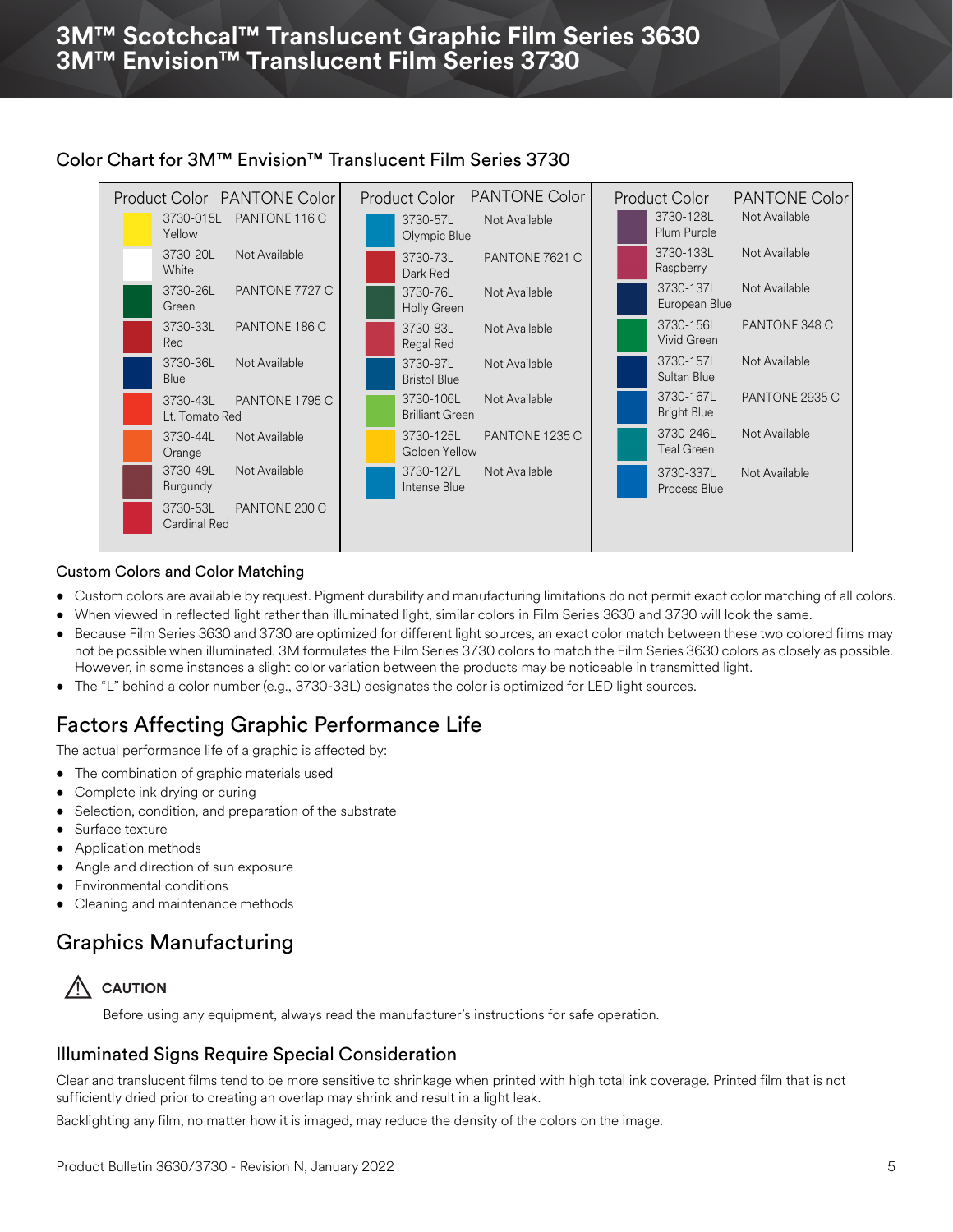#### Illuminated Signs Using LEDs

Making a successful sign requires users to consider many factors. This section provides general guidelines for illuminating signs using LEDs. Please contact Technical Service (1-800-328-3908) before starting to resolve any questions or concerns about sign making.

#### Comparing Light Transmission using LEDs

Most 3M™ Envision™ Translucent Films 3730 are designed to deliver an increase in light transmission compared to 3M™ Scotchcal™ Translucent Films 3630.

| Film                                       |                        | Typical % Increase (Gain) in Light Transmission (New Calculation)*                  |
|--------------------------------------------|------------------------|-------------------------------------------------------------------------------------|
| <b>Product Number</b><br>3630-xxx/3730-xxx | Color                  | When Comparing Unmounted Film with Adhesive - 3630 Series to Similar<br>3730 Series |
| 015 / 015L                                 | Yellow                 | $-6$                                                                                |
| 20 / 20L                                   | White                  | 64                                                                                  |
| 33 / 33L                                   | Red                    | 61                                                                                  |
| 43/43L                                     | Lt. Tomato Red         | 12                                                                                  |
| 44 / 44L                                   | Orange                 | 36                                                                                  |
| 49 / 49L                                   | Burgundy               | 15                                                                                  |
| 57/57L                                     | Olympic Blue           | $\circ$                                                                             |
| 73/73L                                     | Dark Red               | 42                                                                                  |
| 76/76L                                     | Holly Green            | 16                                                                                  |
| 83/83L                                     | Regal Red              | 29                                                                                  |
| 106 / 106L                                 | <b>Brilliant Green</b> | 19                                                                                  |
| 125 / 125L                                 | Golden Yellow          | 28                                                                                  |
| 127 / 127L                                 | Intense Blue           | 18                                                                                  |
| 128 / 128L                                 | Plum Purple            | 3                                                                                   |
| 133 / 133L                                 | Raspberry              | $\overline{4}$                                                                      |
| 156 / 156L                                 | Vivid Green            | 35                                                                                  |
| 157 / 157L                                 | Sultan Blue            | 29                                                                                  |
| 167 / 167L                                 | <b>Bright Blue</b>     | 52                                                                                  |
| 246 / 246L                                 | <b>Teal Green</b>      | 43                                                                                  |
| 337 / 337L                                 | Process Blue           | 36                                                                                  |
| 26 / 26L                                   | Green                  | $-3$                                                                                |

\* Instrument:

X-Rite Ci7800 d/8° benchtop spectrophotometer. CIE Y is the reported transmission metric based on D65/10° weighting functions. Sample measurement: Samples tested through poly liner, adhesive, and film.

#### Color-to-Color Variation for Gain

The variation in gain from color-to-color is attributable to the different film color formulations. In general, every individual color in Film Series 3630 and 3730 produces its own unique light transmission value.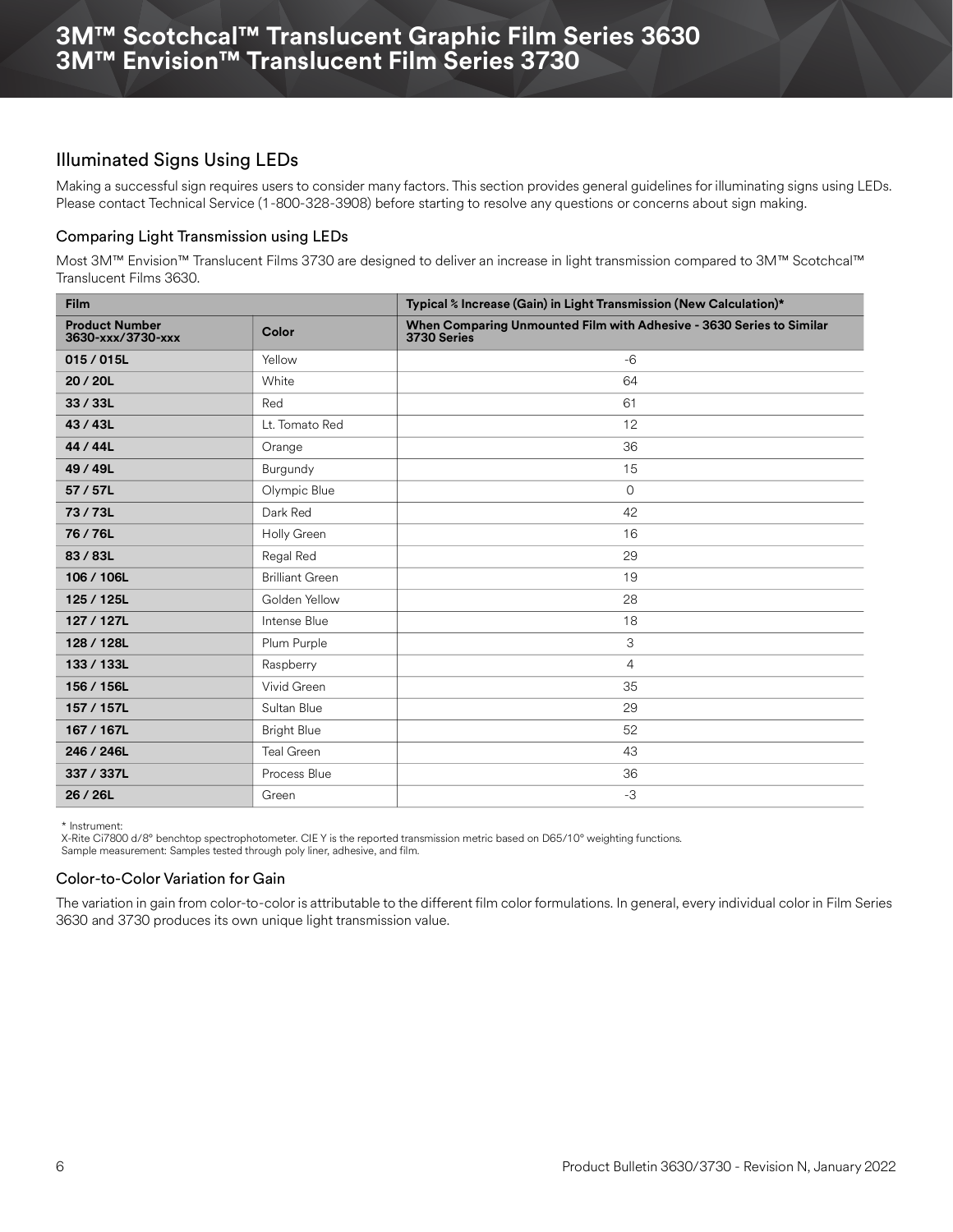#### Other Considerations for Signs using LEDs

- A significant reduction in LEDs may affect other performance factors of an illuminated sign, such as uniformity. Users are responsible for ensuring their LED layout meets all of its intended performance requirements.
- If the brightness of signs created using a film from the 3630 series is acceptable, then:
- **-** a comparable brightness may be achieved using a film from the 3730 series with fewer LEDs.
- **-** a similar level of brightness for white may be maintained.
- **-** acceptable sign face uniformity may be maintained without any changes to the light box depth if the LED layout is adjusted properly.
- Some sign box manufacturers prefer to apply color translucent films directly to a rigid diffuse substrate, such as diffuse polycarbonate or acrylic; instead of using diffuser film. In this case, there will still be an increase in light output over the use of 3630 films, however, the gain in light transmission for using 3730 films would be less than the values shown in the "Comparing Light Transmission using LEDs" on page 8.
- See [3M Instruction Bulletin 4.60](http://multimedia.3m.com/mws/media/878227O/ib-4-60-envision-translucent-and-diffuser-films.pdf) for additional guidelines and suggestions for using 3M™ Envision™ Translucent and Diffuser Films.

#### Video

Click[here](https://www.youtube.com/watch?v=kpINZ_-AFD0) to see a brief lightbox demonstration comparing Film Series 3730 to Film Series 3630.

#### Screen Printing

Formulations and processing conditions can affect ink durability. Users should refer to their ink's product and instruction bulletins for limitations and proper usage.

Graphic protection can improve the appearance, performance, and durability of a graphic. A clear coat also prevents chalking on unprinted films.

Whether users apply screen print clears with traditional screening methods or roller coating, they should use equipment designed to handle high viscosity materials and ensure the coating is evenly applied according to the specifications in the clear's instruction bulletin.

### Construction Options

See [3M Instruction Bulletin 4.26](http://multimedia.3m.com/mws/media/49875O/4-26-making-backlit-sign-faces-all-imaging-methods.pdf?&COrrrrQ-) for detailed information.

#### Maximum of Three Layers of Film

#### i **IMPORTANT NOTE**

A third layer of film on any one surface is warranted only if the top layer is an approved overlaminate and no more than two layers of any film are even with the edges of the substrate.

NEVER place an overlap over an existing overlap, as doing so creates four layers.

#### Thermoforming

# ! **CAUTION**

The Products may emit vapors during the thermoforming process. Be sure to read and follow the information contained in 3M [Instruction Bulletin 5.16](http://multimedia.3m.com/mws/media/9622O/5-16-thermoforming.pdf) before thermoforming.

#### Channel Letter Faces



#### $(i)$  **IMPORTANT NOTE**

When using the Products on rigid plastic channel letter faces, avoid contact between the film and the adhesive used to attach the trim cap edge. These adhesives attack film and cause curling, lifting, and premature failure of the film.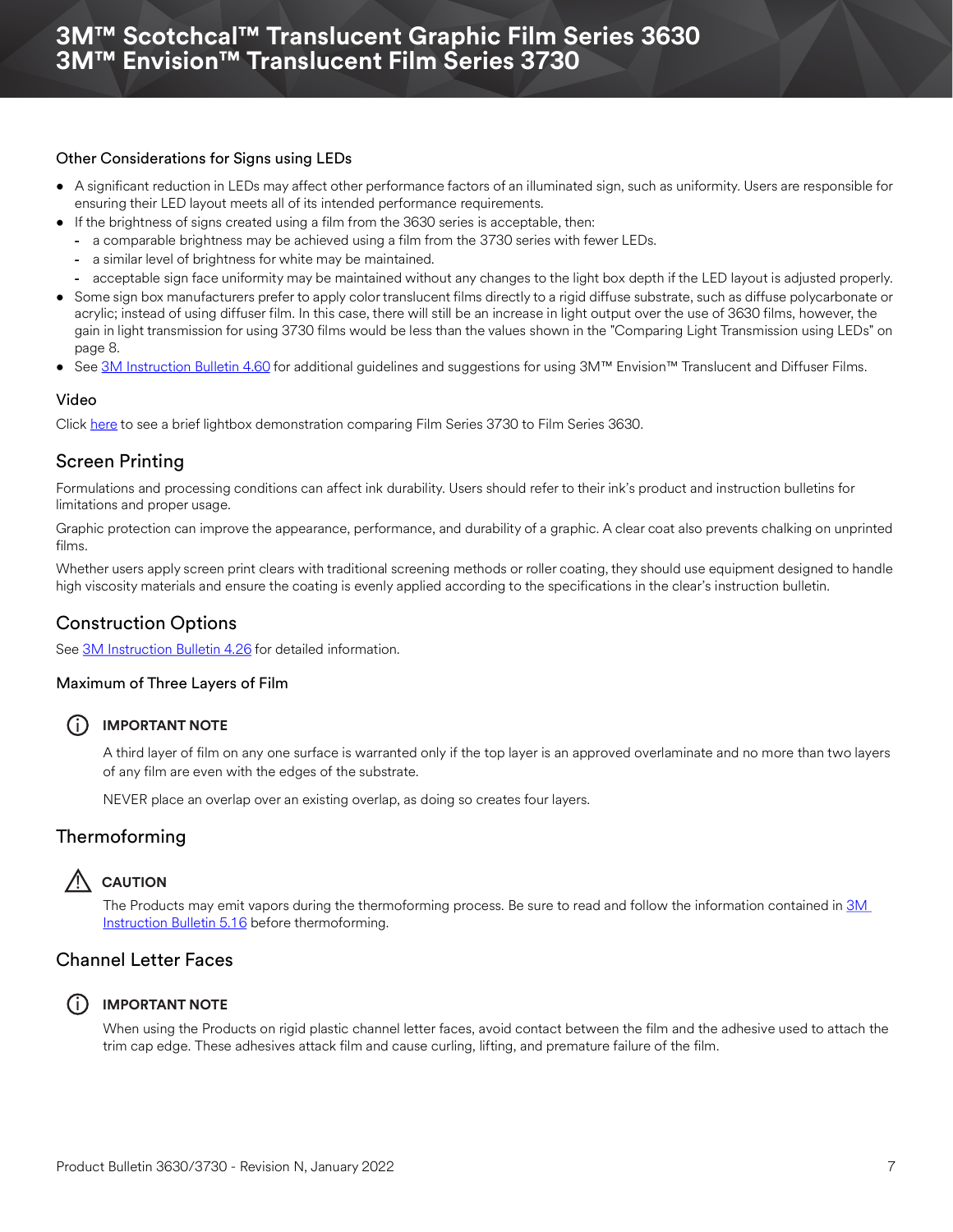### Spray Painting

The performance of or application of Lacryl™ or other diffuser paints to the Products is not warranted. The Products can be spray painted with Lacryl™ diffuser paints with good performance. However, certain additional warranty limitations apply. Additionally, the user is responsible for ensuring that the selected diffuser paint is compatible with the Products. 3M reserves the right to deny warranty coverage if 3M determines, at its sole discretion, that the use of diffuser paint adversely affected the appearance, durability, or performance of the Products.

## **Cutting**

See [3M Instruction Bulletin 4.1](http://multimedia.3m.com/mws/media/12586O/4-1-scoring-and-cutting.pdf) for Sheeting, Scoring and Film Cutting details.

## Graphic Protection

Graphic protection may improve the appearance, performance, and durability of the graphic. Click on the graphic protection options listed in this product bulletin or see the [3M Graphics Materials Product Catalog](http://multimedia.3m.com/mws/media/443279O/inkjet-catalog-lowres.pdf) for more information.



 $(i)$  **IMPORTANT NOTE** 

During installation, scratches may occur on films without graphic protection.

### Application Tapes

There are two types of application tapes. See [3M Instruction Bulletin AT-1](http://multimedia.3m.com/mws/media/1032943O/instruction-bulletin-at-1-application-tables.pdf) to determine what application tape is recommended for your film or finished graphic.

#### Premasking Tape

Premasking tape increases stiffness during application while preventing stretching and damage. Use when little or no liner is exposed. See [3M Instruction Bulletin 4.3](http://multimedia.3m.com/mws/media/12587O/4-3-application-tapes-premasking-and-prespacing.pdf) for complete details.

#### Prespacing Tape

Prespacing tape holds cut and weeded letters or graphics in place during application and after removal of the film liner, while preventing stretching and damage. Use when large amounts of liner are exposed. See [3M Instruction Bulletin 4.3](http://multimedia.3m.com/mws/media/12587O/4-3-application-tapes-premasking-and-prespacing.pdf) for complete details.

# Application and Installation

In addition to other 3M bulletins specified in this document, the following bulletins provide details users may need to successfully apply a graphic.

- [3M Instruction Bulletin 4.22](http://multimedia.3m.com/mws/media/12768O/4-22-lamination-cold-roll.pdf) Lamination Basics for Inkjet Printed Graphics
- [3M Instruction Bulletin 4.60](http://multimedia.3m.com/mws/media/878227O/ib-4-60-envision-translucent-and-diffuser-films.pdf) 3M™ Envision™ Translucent and Diffuser Films, Guidelines for Backlit Signs.
- [3M Instruction Bulletin 5.1](http://multimedia.3m.com/mws/media/12595O/5-1-substrate-selection-preparation-and-application-techniques.pdf) Select and Prepare Substrates for Graphic Application
- [3M Instruction Bulletin 5.30](http://multimedia.3m.com/mws/media/154955O/5-30-apply-pressure-sensitive-film-to-panagraphics-substrate.pdf) Application of 3M Pressure Sensitive Films to 3M Flexible Substrates
- [3M Instruction Bulletin 5.4](http://multimedia.3m.com/mws/media/12597O/5-4-application-of-film-to-vehicles-special-applications.pdf) Application: Fleet Trucks.
- [3M Instruction Bulletin 5.5](http://multimedia.3m.com/mws/media/9620O/5-5-application-dry-method.pdf) Application, General Procedures for Interior and Exterior Dry Application **-** For roll application, the dry method is acceptable.
- [3M Instruction Bulletin 5.7](http://multimedia.3m.com/mws/media/9621O/instruction-bulletin-5-7.pdf) Application, Wet Method for Translucent, Inkjet, Screen Printed and Cut Graphics
	- **-** For applications by hand, the detergent and water application method is recommended for this pressure-sensitive film. Dry application by hand may leave dark streaks or bubbles that could be visible in transmitted light.
- [3M Instruction Bulletin 6.5](http://multimedia.3m.com/mws/media/12593O/6-5-storage-handling-maintenance-removal-of-films-sheetings.pdf) Storage, Handling, Maintenance, and Removal of Films and Sheetings

### Maintenance and Cleaning

Use a cleaner designed for high-quality painted surfaces. The cleaner must be wet, non-abrasive, without solvents, and have a pH value between 3 and 11 (neither strongly acidic nor strongly alkaline). See [3M Instruction Bulletin 6.5](http://multimedia.3m.com/mws/media/12593O/6-5-storage-handling-maintenance-removal-of-films-sheetings.pdf) for details.

# Removal

These films are not removable. See **3M Instruction Bulletin 6.5** for details.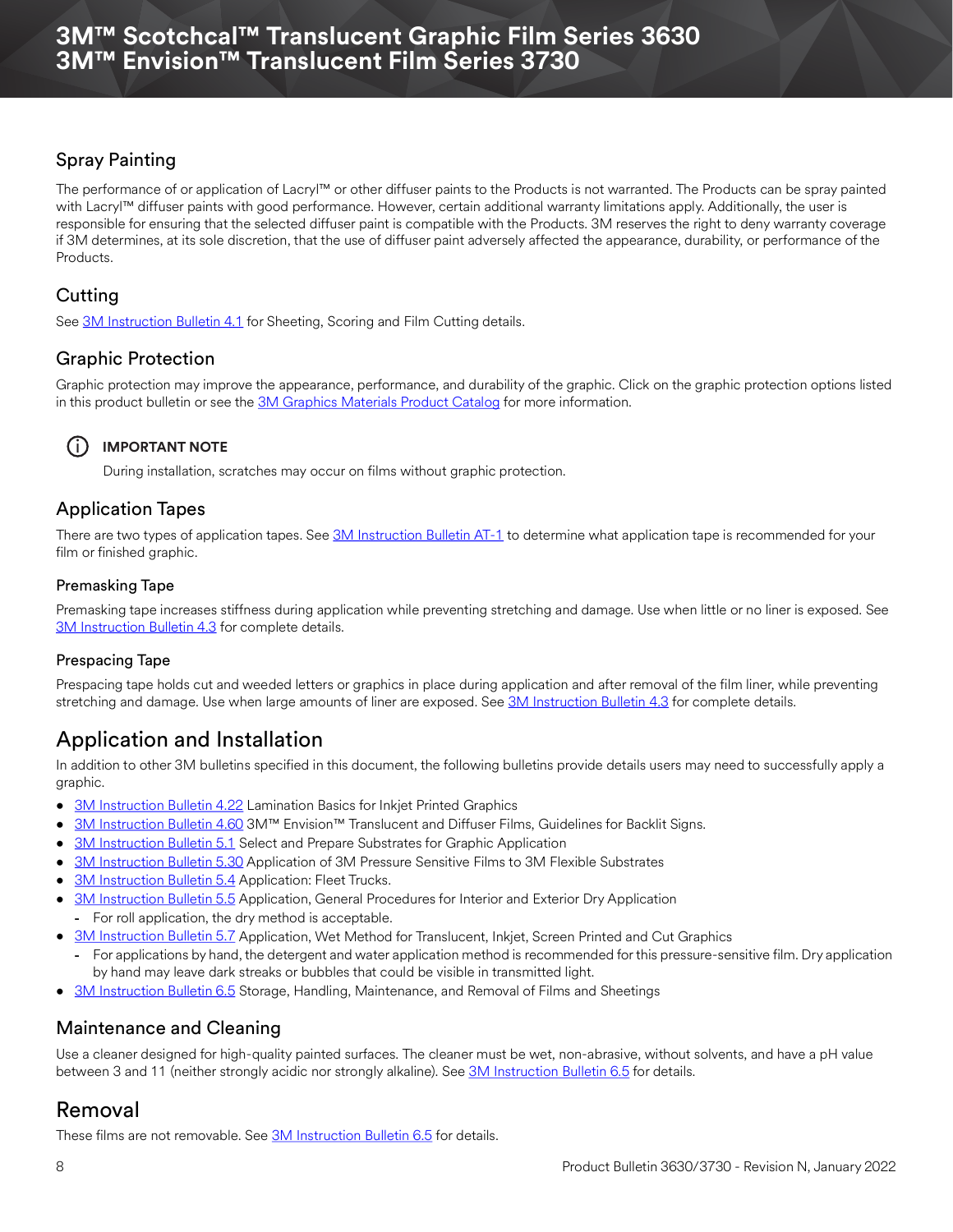# Shelf Life, Storage, and Shipping

### Shelf Life

The shelf life is **never more than three years** from the date of manufacture on the original box.

Processing the film changes its shelf life to **one year** from the processing date, but no later than three years from the manufacturing date.

### Storage Conditions

- $\bullet$  40°F to 100°F (4°C to 38°C)
- Out of sunlight
- Clean, dry area
- Original container
- Bring the film to room temperature before use

### Shipping Finished Graphics

Flat, or rolled printed side out on a 6 in. (15 cm) or larger core. This helps prevent the application tape, if used, from popping off.

# Health and Safety

# **AUTION**

When handling any chemical products, read the manufacturers' container labels and the safety data sheets (SDS) for important health, safety, and environmental information. To obtain SDS for 3M products go to [3M.com/SDS](http://www.3m.com/SDS). To request SDS by mail, or in case of an urgent situation, call 1-800-364-3577 or 1-651-737-6501.

When using any equipment, always follow the manufacturer's instructions for safe operation.

# Warranty Information

### Warranty Coverage Overview

The warranty coverage for eligible graphics is based on the user both reading and following all applicable and current 3M Graphics Product and Instruction Bulletins. The warranty period for eligible graphics is as stated in the 3M Graphics Warranties Matrices at the time that the film was purchased. Information found at [3M.com/graphicswarranties](www.3m.com/graphicswarranties) includes:

- [3M Graphics Warranties Bulletin](http://multimedia.3m.com/mws/media/1034875O/3mtm-graphics-warranty-bulletin.pdf?fn=Warranty_Bulletin.pdf)
	- **-** This bulletin contains information on limitations and exceptions, and warranty period reductions for 3M Graphics Warranties. The warranty period may be reduced and stipulations may apply for certain constructions, applications, and graphic exposures as covered in this Bulletin.
- [3M Graphics Warranties Selector](http://solutions.3m.com/wps/portal/3M/en_US/Graphics/3Mgraphics/ToolsAndSupport/Warranties/?PC_Z7_RJH9U5230GE3E02LECFTDQ02P3000000_assetType=MMM_Article&PC_Z7_RJH9U5230GE3E02LECFTDQ02P3000000_assetId=1114269959113&PC_Z7_RJH9U5230GE3E02LECFTDQ02P3000000_univid=1114269959113#Z7_RJH9U5230GE3E02LECFTDQ02P3)
	- **-** Use this selector to search for your vertical warranty period by product type, ink type, film name, and/or ink/printer platform.
- [U.S. Desert Southwest Region Map](http://multimedia.3m.com/mws/media/307873O/desert-southwest-region-defined.pdf?fn=Map_DSW.pdf)
	- **-** Use this map of hot, arid desert areas to determine if you are subject to reduced warranted durabilities.

The warranties set forth in this Bulletin are made in lieu of all other express or implied warranties, including any implied warranty of merchantability, fitness for a particular purpose, or arising out of a course of dealing, custom, or usage of trade.

## Technical Information

The technical information, guidance, and other statements contained in this document or otherwise provided by 3M are based upon records, tests, or experience that 3M believes to be reliable, but the accuracy, completeness, and representative nature of such information is not guaranteed. Such information is intended for people with knowledge and technical skills sufficient to assess and apply their own informed judgment to the information. No license under any 3M or third party intellectual property rights is granted or implied with this information.